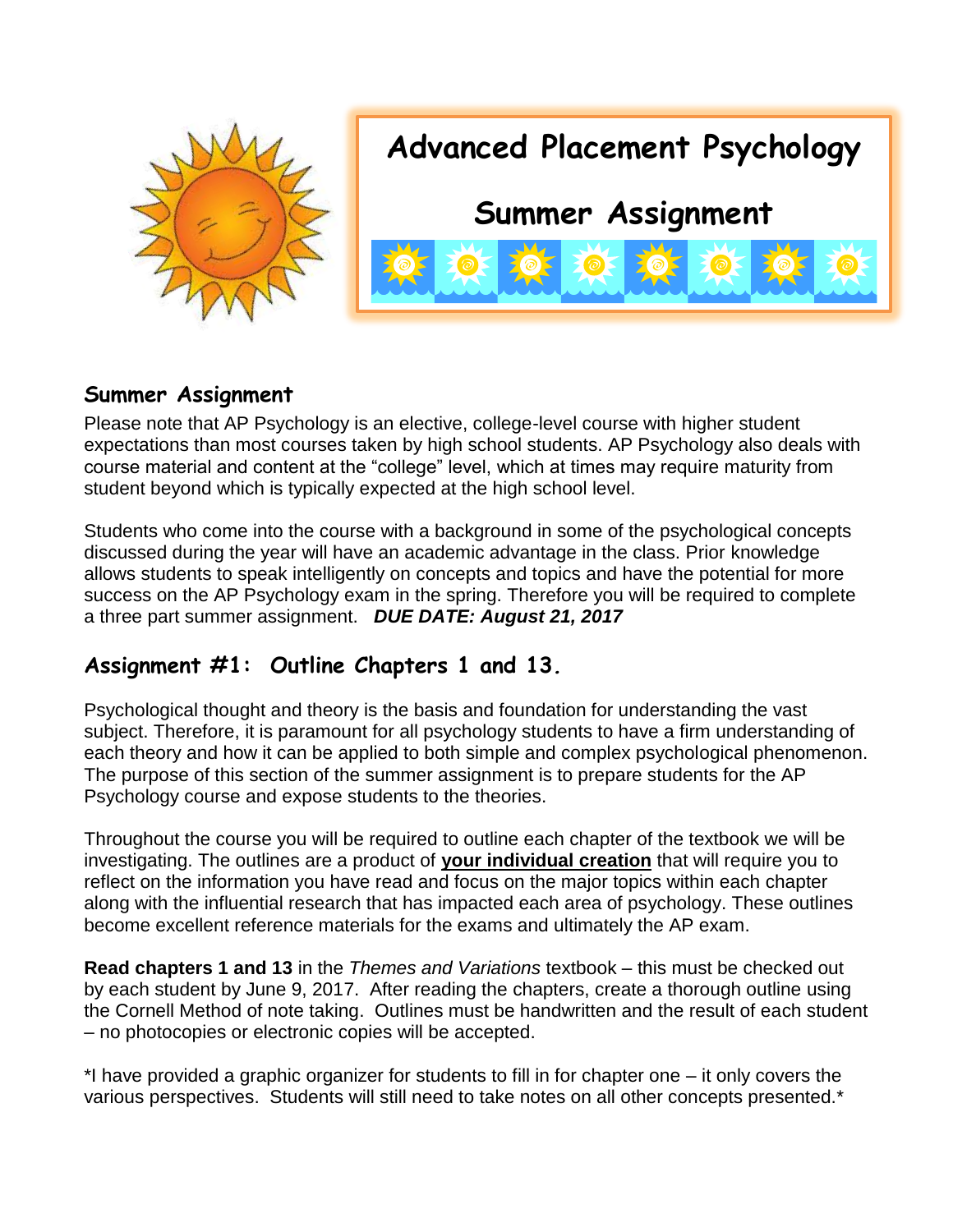#### **Cornell Notes: What You Know**

During the course of AP Psychology you will be required to take notes for each chapter. Specifically you will be required to take Cornell Notes. These notes will be graded at the conclusion of each chapter on test day. It is mandatory that you take notes for each chapter and expanded upon them during class time. I have provided a list of resources to help you become a master of Cornell Notes.

- The Basics of Cornell Notes
	- o [View YouTube video](https://www.youtube.com/watch?v=WtW9IyE04OQ)
	- o [Go over visual.](http://lsc.cornell.edu/LSC_Resources/cornellsystem.pdf)
	- o Optional you google search "Cornell Notes Sheet" and it will provide you a template to take your notes on.

## **Assignment #2: Teenage Brain Article – National Geographic**

Students will read the assigned article and answer questions.

Article: <http://ngm.nationalgeographic.com/2011/10/teenage-brains/dobbs-text/1>

Questions: At the end of this document.

#### **Assignment #3: Create a Quizlet Account**

**Vocabulary -** All students must create a Quizlet account in order for us to practice vocabulary throughout the year. Students will be earning grades throughout the year for studying psychological concepts via this platform. Quizlet is FREE - you are not required to purchase a student account.

**Wish List –** If students are able the following are items would be greatly appreciated as a donation to our classroom.

\*Disinfecting Wipes – Lysol, Clorox, generic wipes for example.

\*Boxes of Tissues.

\*Hand sanitizer.

If you have any questions at any point please feel free to contact me via email – [jmceballos@dadeschools.net](mailto:jmceballos@dadeschools.net)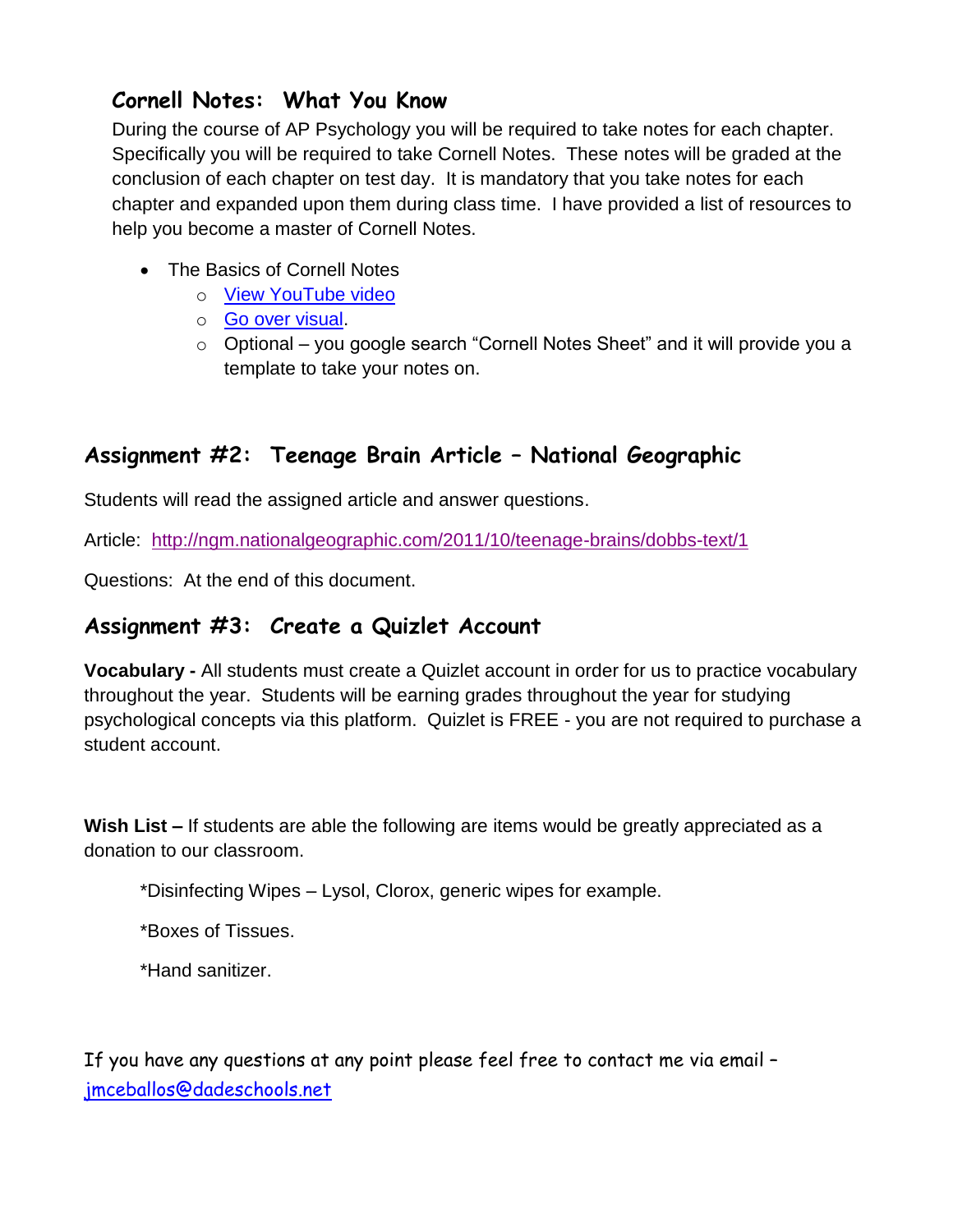# A.P. Psychology Summer Assignment #2

#### **National Geographic: The Teenage Brain**

**Read the article, print out this document and answer the questions – the URL is located on the bottom of the page.** 

1. What were some views of the teenage years from psychologists from the pas – like Freud & Erickson?

2. Summarize what happens to the human brain between the 12th and 25th years of life:

3. What does the thickening of the corpus collosum do in the more adult brain?

4. How does the article explain the teenager's inconsistencies in daily decisions?

5. How does the teenage brain and love of the exciting and dangerous assist the human race in terms of evolution?

6. Personally, do you think the risk *versus* the reward idea is true amongst teenagers? Give an example.